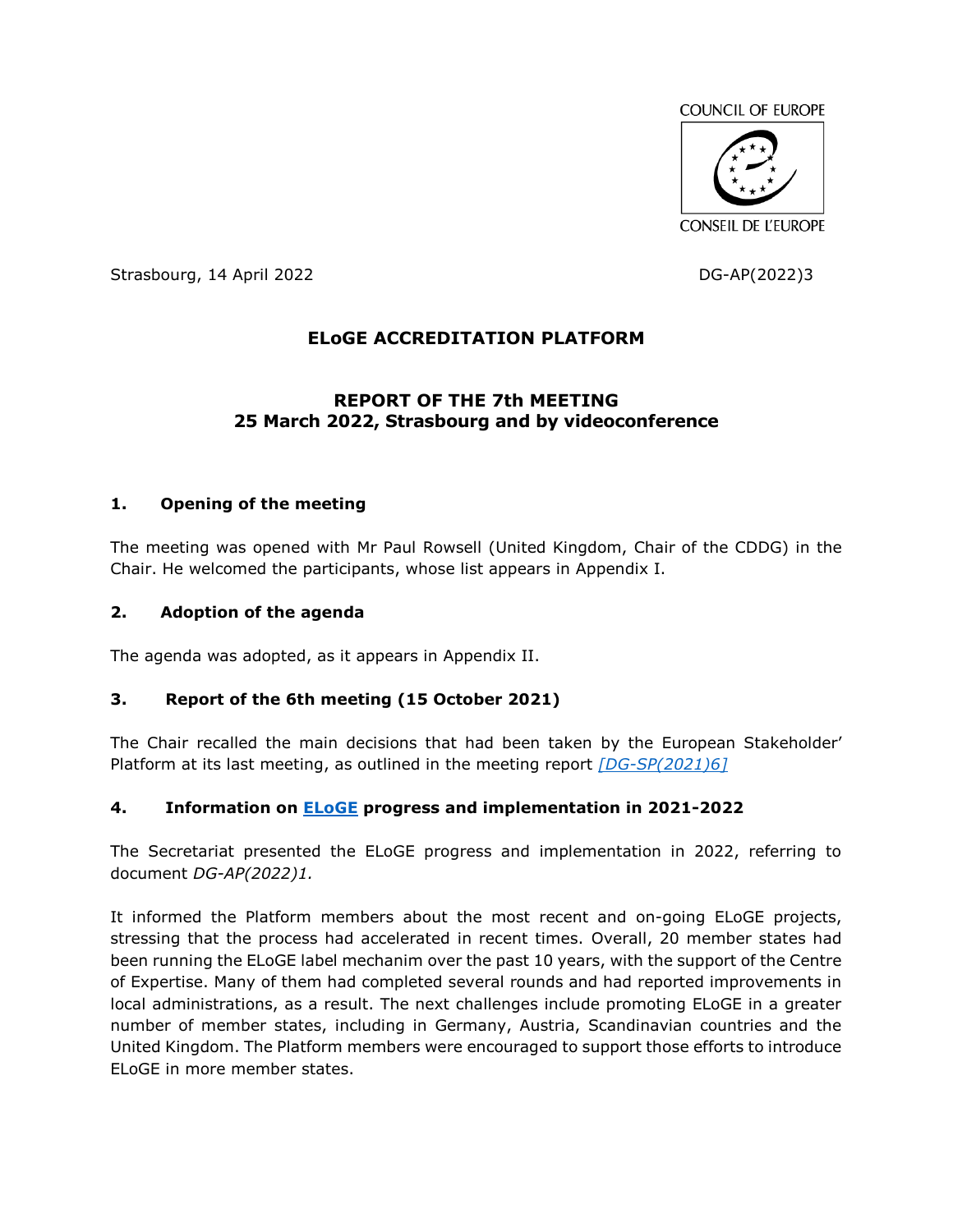It had been noted that feedback from the municipalities, ministries, NGOs, and civil societies involved had been very positive so far. Several examples were mentioned, such as the preparations for the second rounds of ELoGE in France and in Hungary; ongoing projects in the Balkans, and in the Spanish regions of Murcia and the Basque country; preparations for the launch of ELoGE in Italy on the  $11<sup>th</sup>$  of April 2022 under the Italian Presidency of the Committee of Ministers of the Council of Europe. New requests for accreditations had been received from Latvia, Romania, and Turkey. The Centre of Expertise was discussing possible new requests from Estonia and Finland.

# **5. Renewal and new requests of accreditations**

The Platform examined new accreditation requests presented by the Secretariat, as set out in document *[DG-AP(2022)2]:*

 The *Centre National de la Fonction Publique Territoriale* (CNFPT) from **France** had requested the renewal of the accreditation.

Members discussed the request and heard that the benchmarks would need some adaptation in order to be applicable to inter-municipal associations in the French context, with the participation of the Centre of Expertise. The CNFPT was also planning to set-up a platform in order to run the process in France. At the closure of discussions, the accreditation was granted for **three years**, under the proviso that an adapted version of the benchmarks is prepared to apply to inter-municipal associations, and that the platform for implementation is established, as intended.

 The Mostar Local Democracy Agency from **Bosnia and Herzegovina**, partner of ALDA, had submitted an accreditation request to implement ELoGE in Bosnia and Herzegovina through an EU-funded project.

After examining the request, the Platform agreed to grant the accreditation for **three years**, noting that support was available from the Centre of Expertise and through strong involvement of civil society. When responding to the request, it should be highlighted that the 12 Principles of good democratic governance being equally important, including respect for cultural diversity (principle 11), they should all be addressed in the ELoGE process.

 The Public Policy Centre (Sabiedriskas Politikas Centrs, PROVIDUS) had requested accreditation to implement ELoGE and promote the 12 Principles in **Latvia**.

The request was discussed and Platform members noted that the project would be implemented with support from the Centre of Expertise throughout the process. There was in particular a need to revise the benchmarks to ensure consistent vocabulary. The attribution of awards would possibly be organised in cooperation with the future Latvian Presidency of the Committee of Ministers. The accreditation was subsequently granted for **three years**, subject to the final approval of a revised wording for the benchmarks.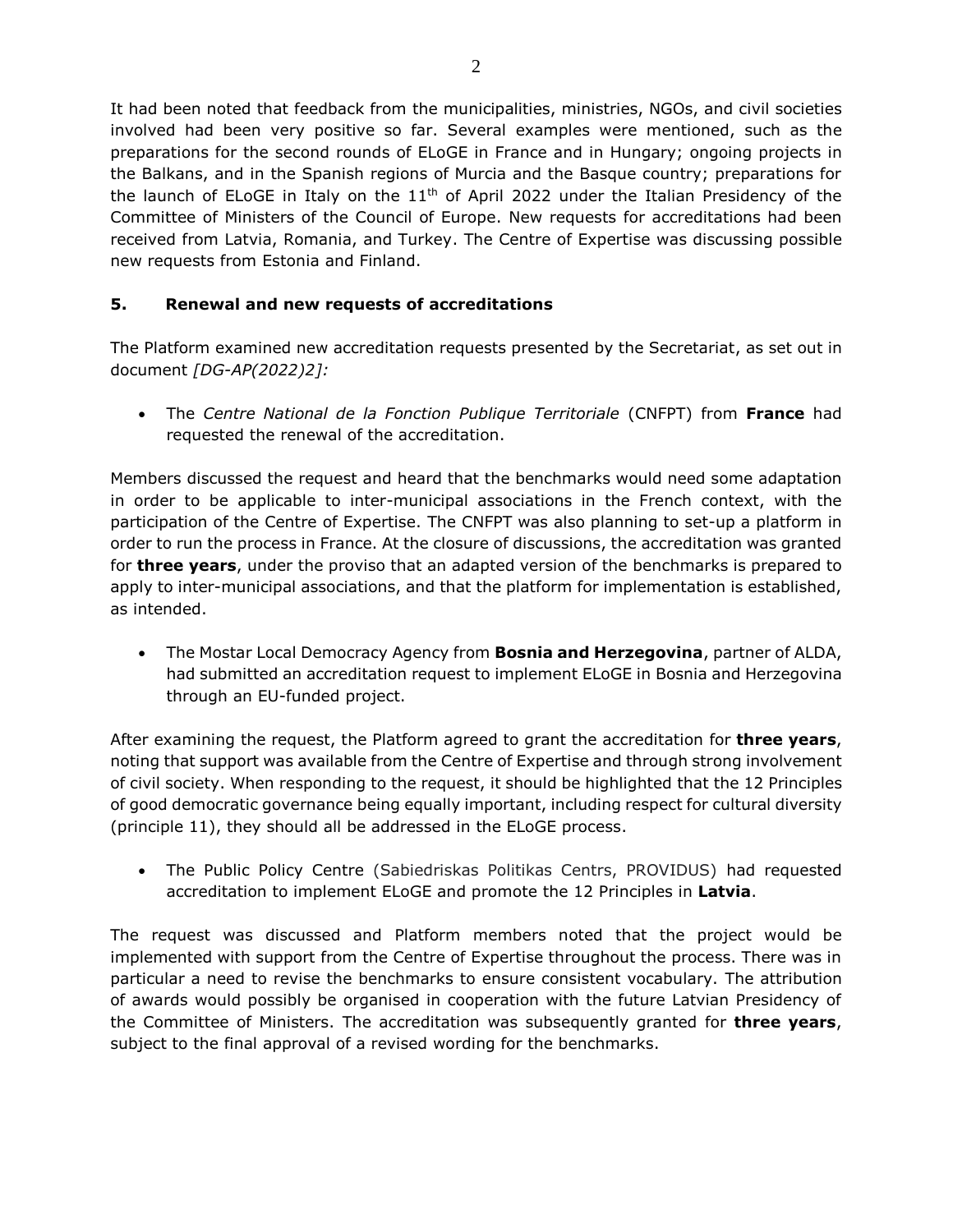The General Secretariat of the Government of **Romania** requested a new accreditation (the previously accredited body no longer existed).

In the discussion of the request, Platform members praised the level of detail and progress in the preparation of the intended process. The accreditation was granted for **three years**, subject to final approval of the benchmarks, when they are revised.

The Platform also recommended to include a body/person responsible for each action in the implementation table and that the Centre of Expertise - drawing inspiration from this good practice – work out a standardised template and implementation table for all accreditation requests.

 The Arguden Governance Academy Foundation in **Turkey** had requested accreditation to pilot ELoGE in several municipalities, as part of a project supported and funded by the government of the Netherlands under the MATRA Programme.

The Platform discussed and granted accreditation to the Arguden Governance Academy Foundation for **one year**, in recognition that this would be seen as a pilot project and that its outcome, to be presented in a report, would decide whether the accreditation is extended to three years.

# **6. Any other business**

The Platform discussed the need for a revision of the **ELOGE** [benchmark](http://rm.coe.int/eloge-benchmark-en-17-09/16808d71d4) and the role of the CDDG in promoting ELoGE.

It was recalled that the CDDG was working on a draft recommendation of the Committee of Ministers on principles of good democratic governance which would be applicable to all levels of governance. The Platform therefore considered it preferable to wait for the finalisation of such a new recommendation before proceeding with the revision of the benchmark.

As for the promotion of ELoGE, at the closure of the discussion, the Platform agreed that: a) the CDDG meeting agenda could include an item giving the opportunity to two or more delegations to report about their countries' experience with the implementation of ELoGE; b) a discussion could be held in parallel on what members can do to promote ELoGE when returning back to their country.

# **7. Next meeting**

The Platform agreed to hold the next meeting tentatively after the Bureau meeting in the Autumn, i.e on 14 October 2022.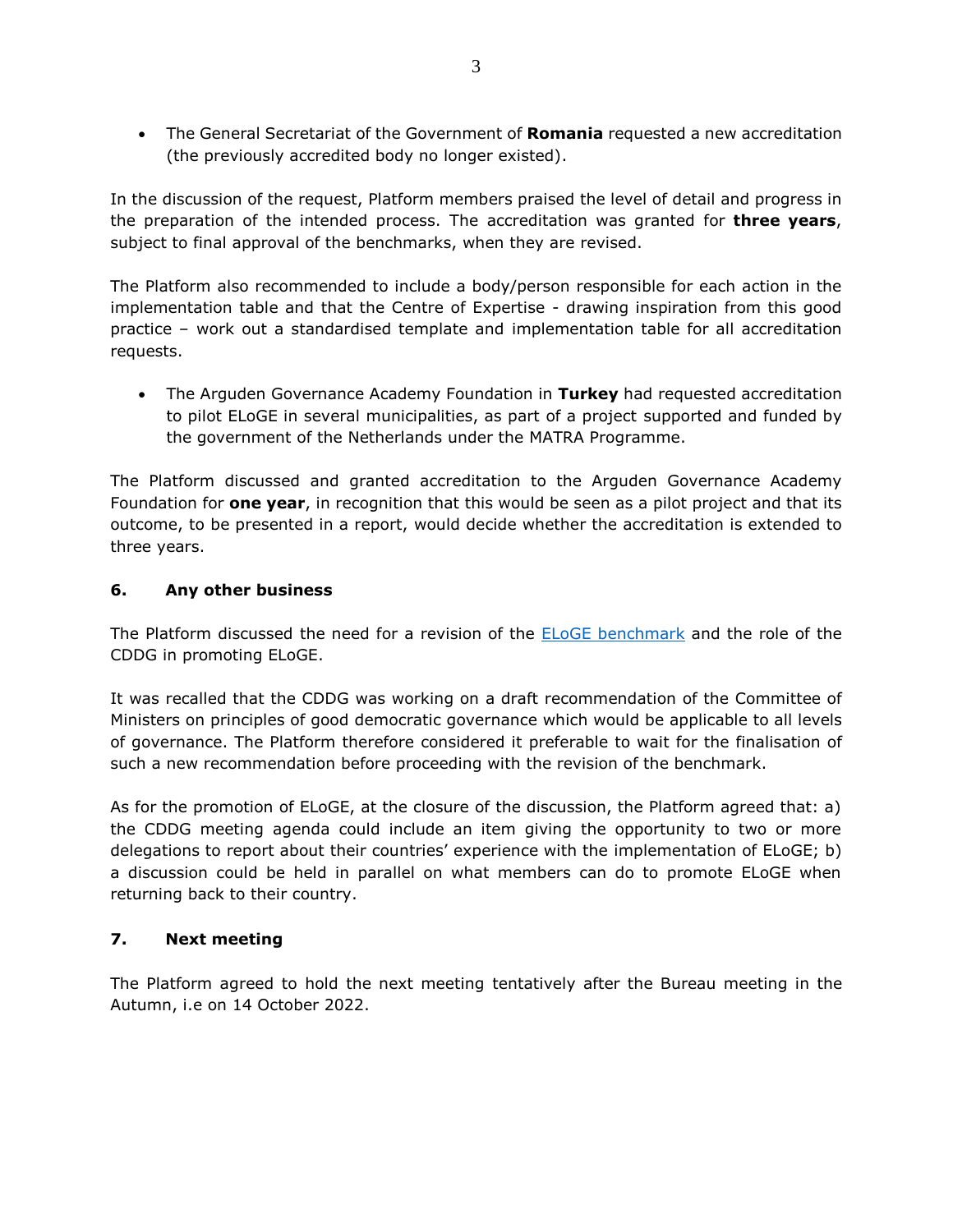#### **APPENDIX I**

#### **LIST OF PARTICIPANTS**

#### **CHAIR / PRESIDENT**

Mr Paul ROWSELL, Head of Governance Reform and Democracy Unit, Department for Levelling Up, Housing and Communities, Local Government & Communities Directorate, Ministry of Housing, Communities and Local Government, LONDON

#### **OTHER CDDG BUREAU MEMBERS / AUTRES MEMBRES DU BUREAU DU CDDG**

Mr Peter ANDRE, Ministry of Interior, Senior Expert for Legal Affairs, WIEN

Ms Gordana GAPIKJ-DIMITROVSKA, State Advisor, the Ministry of Information Society and Administration, SKOPJE

Ms Monika KURIAN, Ministry of Interior of the Slovak Republic, Public Administration Section, Head of Local Self-Government and Foreign Affairs Unit, BRATISLAVA

Mr Edwin LEFEBRE, Deputy Director, Ministry of the Flemish Community, Agency for Home Affairs, BRUSSELS

Mr Markku MÖLLÄRI, Ministerial adviser, Department for Local Affairs and Regional Administration, Ministry of Finance, HELSINKI

Ms Stefanía TRAUSTADÓTTIR, Senior Advisor, Local Government, Department of Local Government and Regional Policy, Ministry of Transport and Local Government, REYKJAVÍK

#### **CONFERENCE OF INGOS OF THE COUNCIL OF EUROPE / CONFERENCE DES OING DU CONSEIL DE L'EUROPE**

Mr Christoph SPRENG, Representative of the INGOs Conference to the CDDG, Initiatives of Change-International

#### **PARLIAMENTARY ASSEMBLY OF THE COUNCIL OF EUROPE / ASSEMBLEE PARLEMENTAIRE DU CONSEIL DE L'EUROPE**

Mr Jean-Pierre GRIN, member of PACE (Switzerland, ALDE)

#### **SECRETARIAT**

Mr Daniel POPESCU, Head of Democracy and Governance Department / Directorate of Human Dignity, Equality and Governance / Directorate General of Democracy

Ms Alina TATARENKO – Head of the Democratic Governance Division / Secretary of the CDDG / Directorate of Human Dignity, Equality and Governance / Directorate General of Democracy

Mr Christophe SPECKBACHER, Administrator – Democratic Governance Division / Directorate of Human Dignity, Equality and Governance / Directorate General of Democracy

Mr Niall SHEERIN, Administrator – Democratic Governance Division / Directorate of Human Dignity, Equality and Governance / Directorate General of Democracy

Ms Isabelle ETTER, Assistant